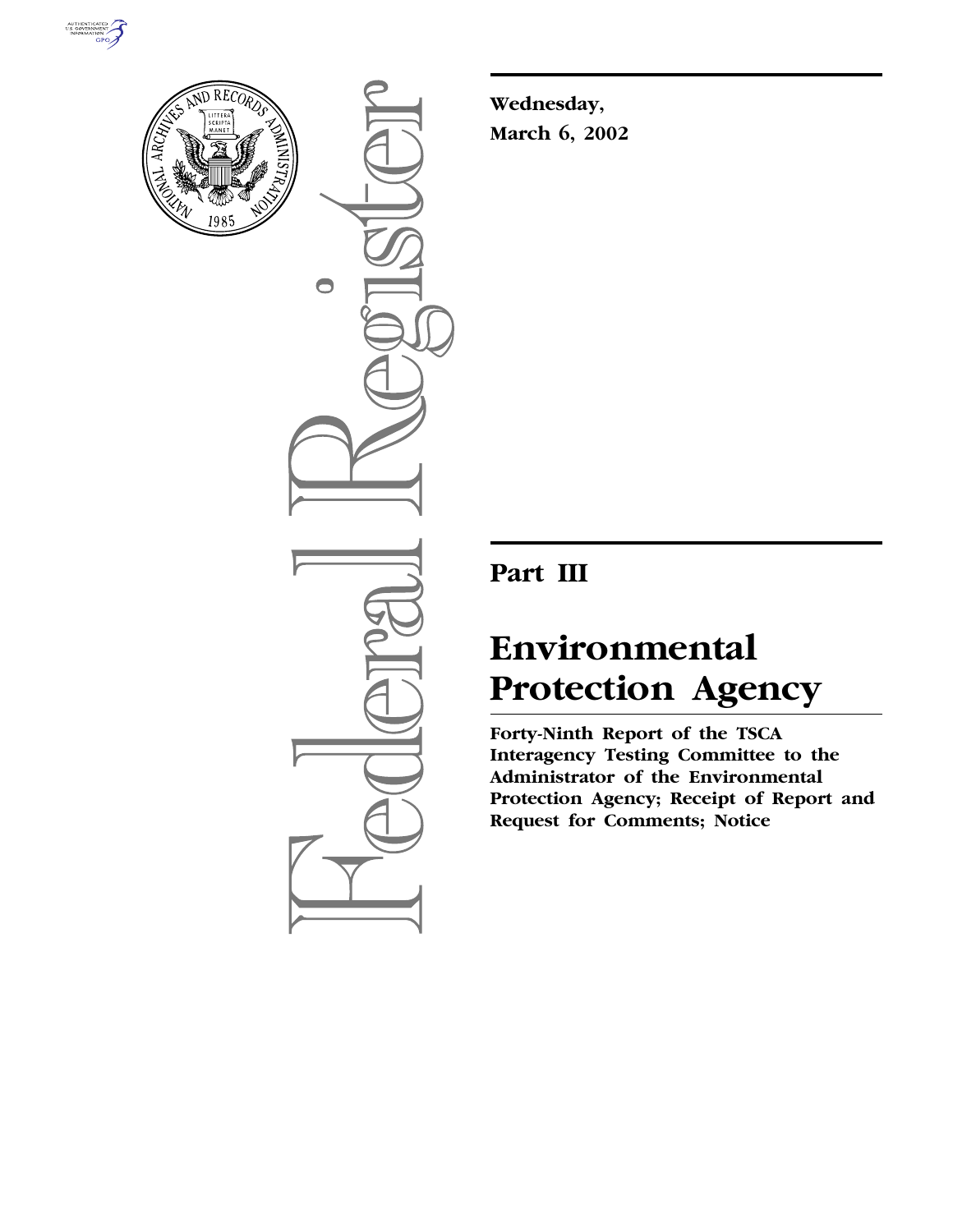# **ENVIRONMENTAL PROTECTION AGENCY**

# **[OPPTS–41057; FRL–6820–8]**

# **Forty-Ninth Report of the TSCA Interagency Testing Committee to the Administrator of the Environmental Protection Agency; Receipt of Report and Request for Comments**

**AGENCY:** Environmental Protection Agency (EPA).

# **ACTION:** Notice.

**SUMMARY:** The Toxic Substances Control Act (TSCA) Interagency Testing Committee (ITC) transmitted its Forty-Ninth Report to the Administrator of EPA on November 27, 2001. In the 49th ITC Report, which is included with this notice, the ITC rescinds its request to EPA to add 8 nonylphenol polyethoxylate degradation products to the TSCA section 8(a) Preliminary Assessment Information Reporting (PAIR) rule, adds stannane, dimethylbis[(1-oxoneodecyl)oxy]- (CAS No. 68928–76–7) to the *Priority Testing List* and solicits voluntary information on this chemical under the Voluntary Information Submission Policy (VISP) as part of the ITC's ongoing effort to evaluate chemicals with potential to persist and bioconcentrate. The ITC also solicits voluntary information on 17 perfluorinated alcohols, esters, iodides, acids, and salts that are considered by the ITC to be possible replacement chemicals for perfluorooctylsufonates. Finally, the ITC removes 5 siloxanes from the *Priority Testing List* as a result of a successful dialogue with the Silicones Environmental Health and Safety Council (SEHSC) and implementation of an EPA-SEHSC Product Stewardship Program.

**DATES:** Comments, identified by docket control number OPPTS–41057, must be received on or before April 5, 2002.

**ADDRESSES:** Comments may be submitted by mail, electronically, or in person. Please follow the detailed instructions for each method as provided in Unit I. of the

**SUPPLEMENTARY INFORMATION**. To ensure proper receipt by EPA, it is imperative that you identify docket control number OPPTS–41057 in the subject line on the first page of your response.

**FOR FURTHER INFORMATION CONTACT:** *For general information contact*: Barbara Cunningham, Acting Director, Environmental Assistance Division (7408M), Office of Pollution Prevention and Toxics, Environmental Protection Agency, 1200 Pennsylvania Ave., NW., Washington, DC 20460; telephone

numbers: (202) 554–1404; e-mail address: TSCA-Hotline@epa.gov.

*For technical information contact*: John D. Walker, ITC Executive Director (7401M), Environmental Protection Agency, 1200 Pennsylvania Ave., NW., Washington, DC 20460; telephone number: (202) 564–7526; fax: (202) 564– 7528; e-mail address: walker.johnd@epa.gov.

# **SUPPLEMENTARY INFORMATION:**

#### **I. General Information**

#### *A. Does this Action Apply to Me?*

This notice is directed to the public in general. It may, however, be of particular interest to you if you manufacture (defined by statute to include import) and/or process TSCAcovered chemicals and you may be identified by the North American Industrial Classification System (NAICS) codes 325 and 32411. Because this notice is directed to the general public and other entities may also be interested, the Agency has not attempted to describe all the specific entities that may be interested in this action. If you have any questions regarding the applicability of this action to a particular entity, consult the technical person listed under **FOR FURTHER INFORMATION CONTACT**.

*B. How Can I Get Additional Information, Including Copies of this Document or Other Related Documents?*

1. *Electronically*. You may obtain electronic copies of this document, and certain other related documents that might be available electronically, from the EPA Internet Home Page at http:// www.epa.gov/. To access this document, on the Home Page select ''Laws and Regulations,'' ''Regulations and Proposed Rules,'' and then look up the entry for this document under the ''**Federal Register**—Environmental Documents.'' You can also go directly to the **Federal Register** listings at http:// www.epa.gov/fedrgstr/.

You may also access additional information about the ITC and the TSCA testing program through the web site for the Office of Prevention, Pesticides and Toxic Substances (OPPTS) at http:// www.epa.gov/opptsfrs/home/ opptsim.htm/, or go directly to the ITC home page at http://www.epa.gov/ opptintr/itc/.

2. *In person*. The Agency has established an official record for this action under docket control number OPPTS–41057. The official record consists of the documents specifically referenced in this action, any public comments received during an applicable comment period, and other information

related to this action, including any information claimed as Confidential Business Information (CBI). This official record includes the documents that are physically located in the docket, as well as the documents that are referenced in those documents. The public version of the official record does not include any information claimed as CBI. The public version of the official record, which includes printed, paper versions of any electronic comments submitted during an applicable comment period, is available for inspection in the TSCA Nonconfidential Information Center, North East Mall Rm. B–607, Waterside Mall, 401 M St., SW., Washington, DC. The Center is open from noon to 4 p.m., Monday through Friday, excluding legal holidays. The telephone number for the Center is (202) 260–7099.

#### *C. How and to Whom Do I Submit Comments?*

You may submit comments through the mail, in person, or electronically. To ensure proper receipt by EPA, it is imperative that you identify docket control number OPPTS–41057 in the subject line on the first page of your response.

1. *By mail*. Submit your comments to: Document Control Office (7407M), Office of Pollution Prevention and Toxics (OPPT), Environmental Protection Agency, 1200 Pennsylvania Ave., NW., Washington, DC 20460.

2. *In person or by courier*. Deliver your comments to: OPPT Document Control Office (DCO) in EPA East Building Rm. 6428, 1201 Constitution Ave., NW., Washington, DC. The DCO is open from 8 a.m. to 4 p.m., Monday through Friday, excluding legal holidays. The telephone number for the DCO is (202) 564–8930.

3. *Electronically*. You may submit your comments electronically by e-mail to: oppt.ncic@epa.gov, or mail your computer disk to the address identified above. Do not submit any information electronically that you consider to be CBI. Electronic comments must be submitted as an ASCII file avoiding the use of special characters and any form of encryption. Comments and data will also be accepted on standard disks in WordPerfect 6.1/8.0 or ASCII file format. All comments in electronic form must be identified by docket control number OPPTS–41057. Electronic comments may also be filed online at many Federal Depository Libraries.

# *D. How Should I Handle CBI Information that I Want to Submit to the Agency?*

Do not submit any information electronically that you consider to be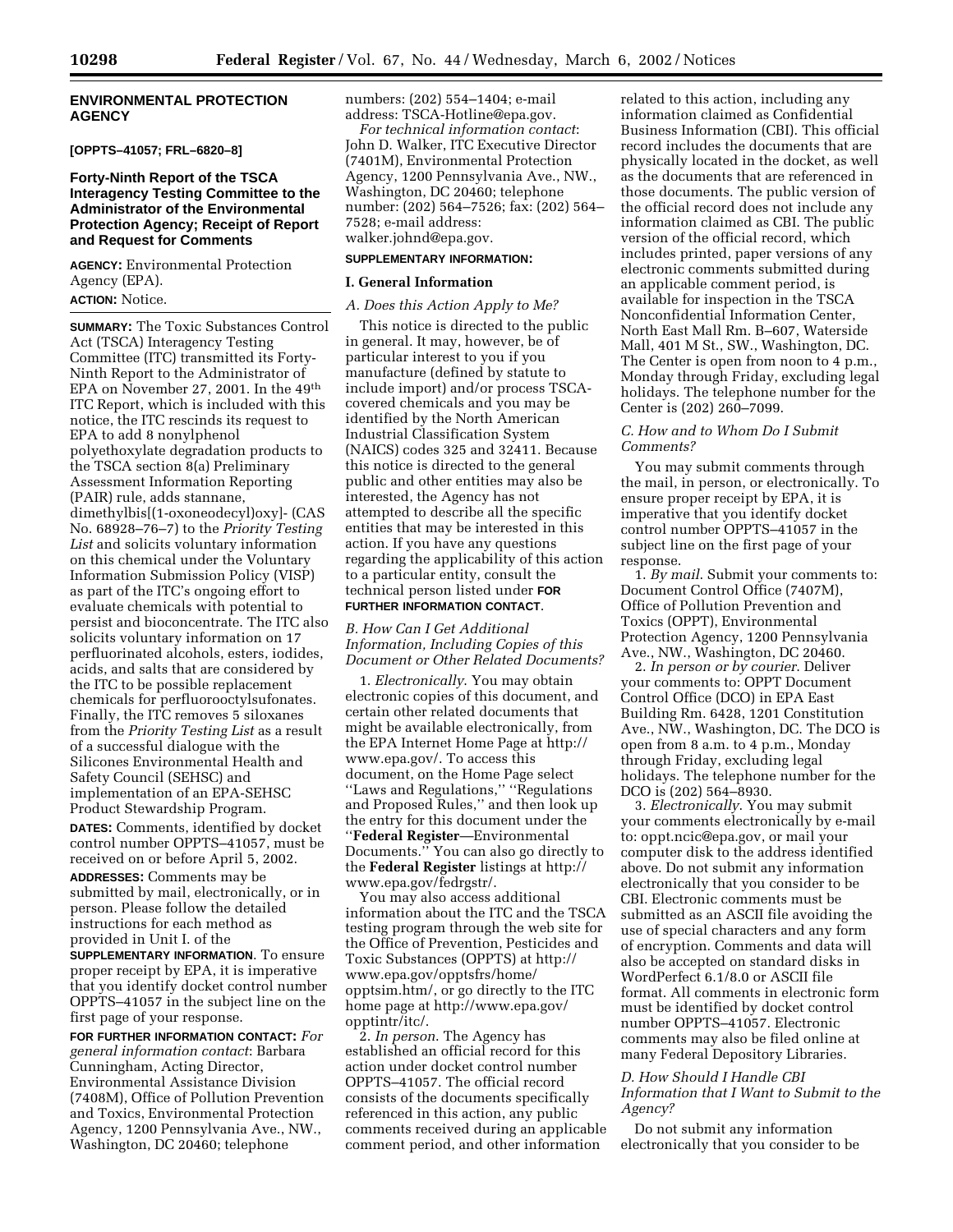CBI. You may claim information that you submit to EPA in response to this document as CBI by marking any part or all of that information as CBI. Information so marked will not be disclosed except in accordance with procedures set forth in 40 CFR part 2. In addition to one complete version of the comment that includes any information claimed as CBI, a copy of the comment that does not contain the information claimed as CBI must be submitted for inclusion in the public version of the official record. Information not marked confidential will be included in the public version of the official record without prior notice. If you have any questions about CBI or the procedures for claiming CBI, please consult the technical person listed under **FOR FURTHER INFORMATION CONTACT**.

# *E. What Should I Consider as I Prepare My Comments for EPA?*

We invite you to provide your views and comments on the 49th ITC Report. You may find the following suggestions helpful for preparing your comments:

- 1. Explain your views as clearly as possible.
- 2. Describe any assumptions that you used.
- 3. Provide copies of any technical information and/or data you used that support your views.

4. Provide specific examples to illustrate your concerns.

5. Offer alternatives for improvement.

6. To ensure proper receipt by EPA, be sure to identify the docket control number assigned to this action in the subject line on the first page of your response. You may also provide the name, date, and **Federal Register** citation.

# **II. Background**

The Toxic Substances Control Act (TSCA) (15 U.S.C. 2601 *et seq*.) authorizes the Administrator of the EPA to promulgate regulations under TSCA section 4(a) requiring testing of chemicals and chemical groups in order to develop data relevant to determining the risks that such chemicals and chemical groups may present to health or the environment. Section 4(e) of TSCA established the ITC to recommend chemicals and chemical groups to the Administrator of the EPA for priority testing consideration.

Section 4(e) of TSCA directs the ITC to revise the TSCA section 4(e)*Priority Testing List* at least every 6 months.

# *A. The 49th ITC Report*

The 49th ITC Report was transmitted to EPA's Administrator on November 27, 2001, and is included in this notice.

In the 49th ITC Report, the ITC: 1. Rescinds its request to EPA to add 8 nonylphenol polyethoxylate degradation products to the TSCA section 8(a) PAIR rule.

2. Adds stannane, dimethylbis[(1 oxoneodecyl)oxy]- (CAS No. 68928–76– 7) to the *Priority Testing List* and solicits voluntary information on this chemical under VISP as part of the ITC's ongoing effort to evaluate chemicals with potential to persist and bioconcentrate.

3. Solicits voluntary information on 17 perfluorinated alcohols, esters, iodides, acids, and salts that are considered by the ITC to be possible replacement chemicals for perfluorooctylsufonates.

4. Removes 5 siloxanes from the *Priority Testing List* as a result of a successful dialogue with the SEHSC and implementation of an EPA-SEHSC Product Stewardship Program.

### *B. Status of the Priority Testing List*

The current TSCA 4(e) *Priority Testing List* as of November 2001 can be found in Table 1 of the 49th ITC Report which is included in this notice.

#### **List of Subjects**

Environmental protection, Chemicals, Hazardous substances.

Dated: February 26, 2002.

#### **Charles M. Auer,**

*Director, Chemical Control Division, Office of Pollution Prevention and Toxics.*

# **Forty-Ninth Report of the TSCA Interagency Testing Committee to the Administrator, U.S. Environmental Protection Agency**

#### *Table of Contents*

#### Summary

I. Background

- II. TSCA Section 8 Reporting
- A. TSCA Section 8 Reporting Rules B. ITC's Use of TSCA Section 8 and
- Other Information
- C. Promoting More Efficient Use of Information Submission Resources
- D. Coordinating Information Requests
- E. Requests to Promulgate TSCA Section 8(a) Preliminary Assessment Information Reporting (PAIR) and Section 8(d) Health and Safety Data Reporting (HaSDR) Rules
- III. ITC's Activities During this Reporting Period (May to October 2001)
- A. Continued Review of Degradation Effects Bioconcentration Information Testing Strategies (DEBITS) Chemicals
- B. Information Solicitations: Perfluorinated Alcohols, Esters, Iodides, Acids, and Salts
- IV. Revisions to the TSCA Section 4(e) *Priority Testing List*
- A. Chemicals Added to the *Priority Testing List*: Stannane, dimethylbis[(1-oxoneodecyl)oxy]-
- B. Chemicals Removed From the *Priority Testing List*: Siloxanes
- V. References
- VI. The TSCA Interagency Testing Committee

# **SUMMARY**

This is the 49th Report of the TSCA Interagency Testing Committee (ITC) to the Administrator of the U.S. Environmental Protection Agency (EPA). In this Report, the ITC is rescinding its request to the EPA to add 8 nonylphenol polyethoxylate degradation products to the TSCA section 8(a) Preliminary Assessment Information Reporting (PAIR) rule. The ITC is adding stannane, dimethylbis[(1 oxoneodecyl)oxy]- to the *Priority Testing List* and soliciting voluntary information under the Voluntary Information Submission Policy (VISP) as part of the ongoing effort to evaluate chemicals with potential to persist and bioconcentrate. The ITC is also soliciting voluntary information on perfluorinated alcohols, esters, iodides, acids and salts that are considered possible replacement chemicals for perfluorooctylsufonates (PFOS). The ITC is removing 5 siloxanes from the *Priority Testing List* as a result of a successful dialogue with the Silicones Environmental Health and Safety Council (SEHSC) and implementation of a EPA-SEHSC Product Stewardship Program. The revised TSCA section 4(e) *Priority Testing List* follows as Table 1.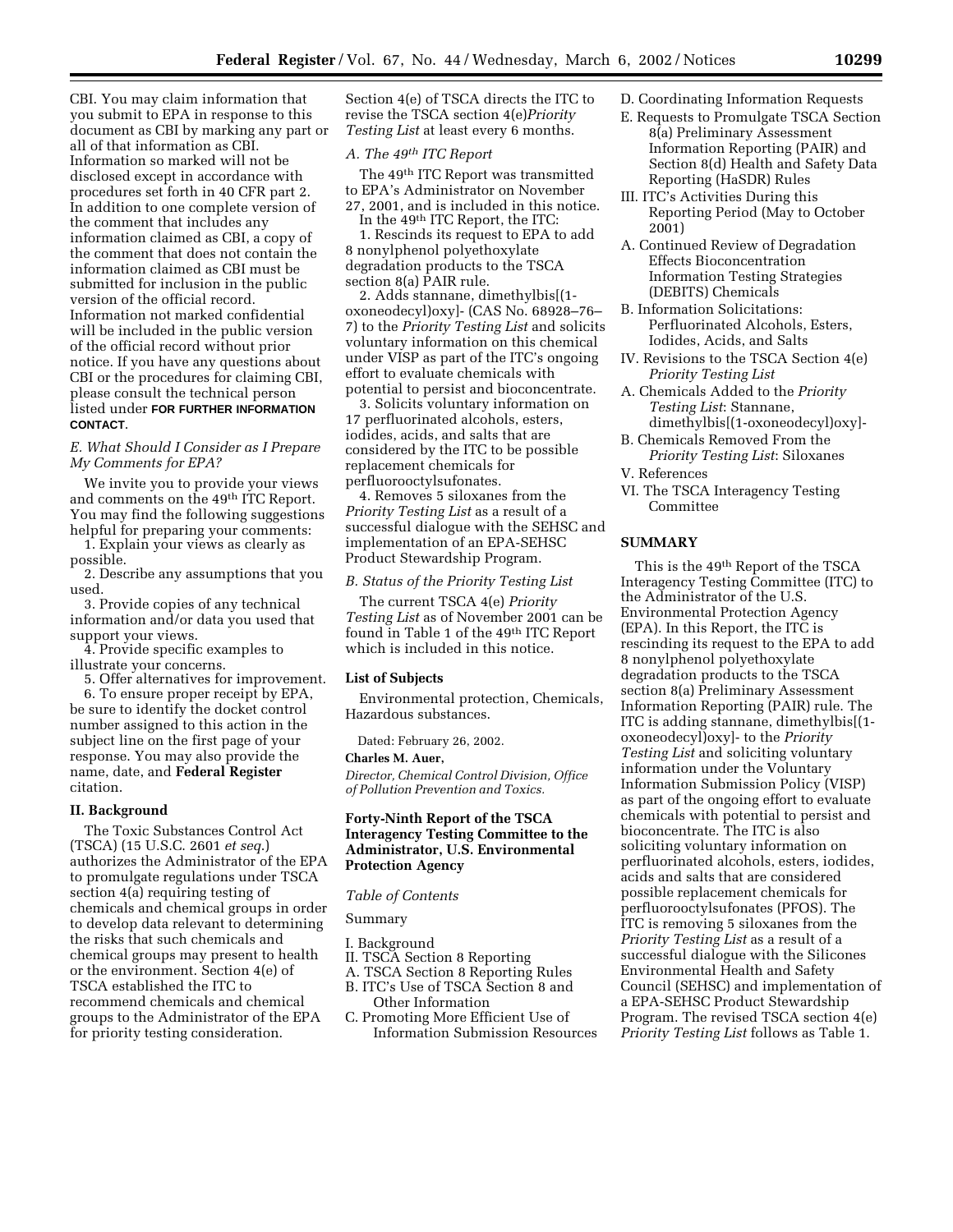# TABLE 1.—THE TSCA SECTION 4(E) PRIORITY TESTING LIST (NOVEMBER 2001)

| Report No. | Date          | Chemical/Group                                                                                  | Action      |
|------------|---------------|-------------------------------------------------------------------------------------------------|-------------|
| 28         | May 1991      | Chemicals with low confidence reference dose (RfD)<br>Acetone<br>Thiophenol                     | Designated  |
| 31         | January 1993  | 13 Chemicals with insufficient dermal absorption rate data                                      | Designated  |
| 32         | May 1993      | 16 Chemicals with insufficient dermal absorption rate data                                      | Designated  |
| 35         | November 1994 | 4 Chemicals with insufficient dermal absorption rate data                                       | Designated  |
| 37         | November 1995 |                                                                                                 | Recommended |
| 39         | November 1996 |                                                                                                 | Recommended |
| 41         | November 1997 |                                                                                                 | Recommended |
| 42         | May 1998      |                                                                                                 | Recommended |
| 42         | May 1998      |                                                                                                 | Recommended |
| 46         | May 2000      | 8 Nonylphenol polyethoxylate degradation products                                               | Recommended |
| 47         | November 2000 |                                                                                                 | Recommended |
| 47         | November 2000 |                                                                                                 | Recommended |
| 47         | November 2000 |                                                                                                 | Recommended |
| 47         | November 2000 | p-Toluidine, 5-chloro-.alphaalphaalpha.-trifluoro-2-nitro-N-phenyl                              | Recommended |
| 47         | November 2000 | Benzoic acid, 3-[2-chloro-4-(trifluoromethyl)phenoxy]-, 2-ethoxy-1-<br>methyl-2-oxoethyl ester. | Recommended |
| 47         | November 2000 |                                                                                                 | Recommended |
| 48         | May 2001      |                                                                                                 | Recommended |
| 48         | May 2001      |                                                                                                 | Recommended |
| 48         | May 2001      |                                                                                                 | Recommended |
| 48         | May 2001      |                                                                                                 | Recommended |
| 49         | November 2001 |                                                                                                 | Recommended |

#### **I. Background**

The ITC was established by section 4(e) of TSCA ''to make recommendations to the Administrator respecting the chemical substances and mixtures to which the Administrator should give priority consideration for the promulgation of a rule for testing under section 4(a).... At least every six months ..., the Committee shall make such revisions to the *Priority Testing List* as it determines to be necessary and transmit them to the Administrator together with the Committee's reasons for the revisions'' (Public Law 94–469, 90 Stat. 2003 *et seq*., 15 U.S.C. 2601 *et seq*.). Since its creation in 1976, the ITC has submitted 48 semi-annual (May and November) reports to the EPA Administrator transmitting the *Priority Testing List* and its revisions. ITC reports are available from the ITC's web site (http://www.epa.gov/opptintr/itc) within a few days of submission to the Administrator and from http:// www.epa.gov/fedrgstr after publication in the **Federal Register**. The ITC meets monthly and produces its revisions to the *Priority Testing List* with administrative and technical support from the ITC Staff, ITC Members and their U.S. Government organizations, and contract support provided by EPA. ITC Members and Staff are listed at the end of this Report.

#### **II. TSCA Section 8 Reporting**

# *A. TSCA Section 8 Reporting Rules*

Following receipt of the ITC's Report (and the revised *Priority Testing List*) by

the EPA Administrator, the EPA's Office of Pollution Prevention and Toxics (OPPT) promulgates TSCA section 8(a) PAIR and TSCA section 8(d) Health and Safety Data Reporting (HaSDR) rules for chemicals added to the *Priority Testing List*. The PAIR rule requires producers and importers of Chemical Abstract Service (CAS)-numbered chemicals added to the *Priority Testing List* to submit production and exposure reports under TSCA section 8(a). The HaSDR rule requires producers, importers and processors of all chemicals (including those with no CAS numbers) added to the *Priority Testing List* to submit unpublished health and safety studies under TSCA section 8(d) that must be in compliance with the revised HaSDR rule (63 FR 15765, April 1, 1998) (FRL– 5750–4). All submissions must be received by the EPA within 90 days of the reporting rules **Federal Register** publication date. The reporting rules are automatically promulgated by OPPT unless otherwise requested by the ITC. It is an ITC policy, for most chemicals that are added to the *Priority Testing List*, to delay automatic promulgation of HaSDR rules to allow voluntary submission of studies of specific interest (see Unit II.C. of this Report for further details).

## *B. ITC's Use of TSCA Section 8 and Other Information*

The ITC reviews the TSCA section 8(a) PAIR rule reports, TSCA section 8(d) HaSDR rule studies and other information that becomes available after the ITC adds chemicals to the *Priority*

*Testing List*. Other information includes: TSCA section 4(a) and 4(d) studies; TSCA section 8(c) submissions; TSCA section 8(e) ''substantial risk'' notices; ''For Your Information'' (FYI) submissions; ITC voluntary submissions; unpublished data submitted to and from U.S. Government organizations represented on the ITC; and published papers, as well as use, exposure, effects, and persistence data that are voluntarily submitted to the ITC by manufacturers, importers, processors, and users of chemicals recommended by the ITC. The ITC reviews this information and determines if data needs should be revised, if chemicals should be removed from the *Priority Testing List* or if recommendations should be changed to designations.

# *C. Promoting More Efficient Use of Information Submission Resources*

To promote more efficient use of information submission resources, the ITC developed the Voluntary Information Submissions Policy (VISP). The VISP provides examples of data needed by ITC Member U.S. Government organizations, examples of studies that should not be submitted, the milestones for submitting information, guidelines for using the TSCA Electronic HaSDR Form and instructions for electronically submitting full studies. The TSCA Electronic HaSDR Form can be used to provide information electronically on ITC voluntary submissions, TSCA section 8(d) studies, FYI submissions, and TSCA section 8(e) studies. VISP is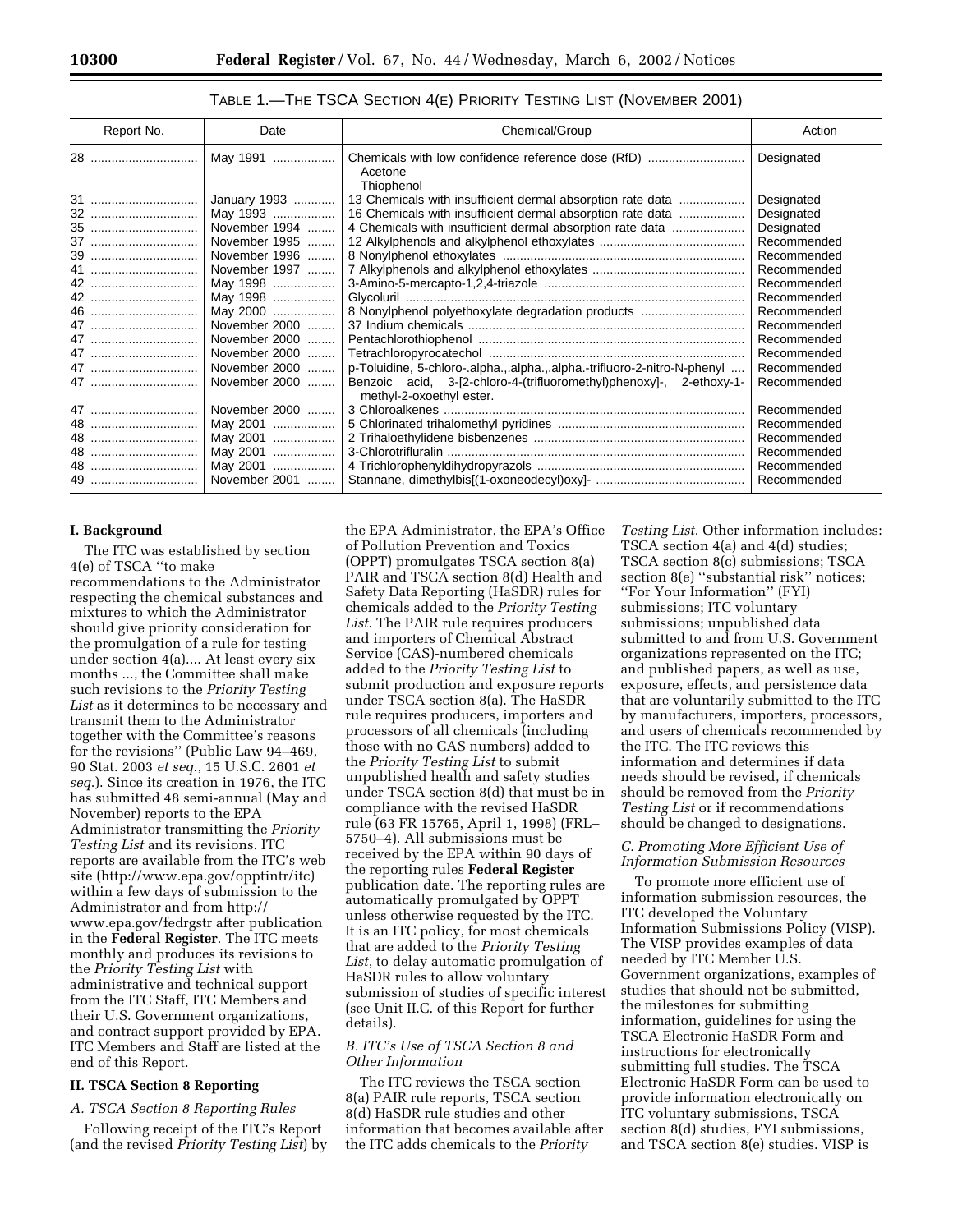described in the ITC's 41st Report (63 FR 17658, April 9, 1998) (FRL–5773–5) and is accessible through the world wide web (http://www.epa.gov/opptintr/itc/ visp.htm). To facilitate the implementation of VISP, the ITC developed the Voluntary Information Submissions Innovative Online Network (VISION). VISION is described in the ITC's 42nd Report (63 FR 42554, August 7, 1998) (FRL–5797–8) and is accessible through the world wide web (http:// www.epa.gov/opptintr/itc/vision.htm). VISION includes the VISP and links to the TSCA Electronic HaSDR Form (http://www.epa.gov/opptintr/.er/ hasd.htm) including revised section 3.2 of the TSCA Electronic HaSD Reporting Form to provide more use and exposure information (see the ITC's 46th Report for details; 65 FR 75552, December 1, 2000) (FRL–6594–7).

The ITC requests that chemical producers, importers, processors, and users provide information electronically via VISION on chemicals for which the ITC is soliciting voluntary information. To enhance visibility, the ITC will be adding all chemicals to the *Priority Testing List* for which it is soliciting voluntary information. If the ITC does not receive voluntary information submissions to meet its data needs according to the procedures in VISP, the ITC may then request that EPA promulgate the appropriate TSCA sections 8(a) and 8(d) reporting rules to determine if there are unpublished data to meet those needs. The ITC requests that those companies responding to a TSCA section 8(d) HaSDR rule, provide data by using the TSCA Electronic HaSDR Form.

# *D. Coordinating Information Requests*

To avoid duplicate reporting, the ITC carefully coordinates its information solicitations and reporting requirements with other national and international testing programs, e.g., the National Toxicology Program, the Organization for Economic Cooperation and Development (OECD) Screening Information Data Set (SIDS) program and the EPA's High Production Volume (HPV) Challenge. The ITC is currently focusing its efforts on persistent non-HPV chemicals that have exposure potential, but few, if any, publicly available ecological or health effects data. The ITC is working with the EPA's Persistent Bioaccumulative Toxics (PBT), Endocrine Disruption and perfluoroctylsulfonate chemicals workgroups to identify data-poor, potentially toxic chemicals to complement the objectives of those programs.

# *E. Requests to Promulgate TSCA Section 8(a) Preliminary Assessment Information Reporting (PAIR) and Section 8(d) (HaSDR) Rules*

In its 47th Report, the ITC asked the EPA to add 8 nonylphenol polyethoxylate degradation products to the TSCA section 8(a) PAIR rule (66 FR 17768, April 4, 2001) (FRL–6763–6). Since that Report the ITC has obtained additional information on these chemicals from the EPA and the Alkylphenols & Ethoxylates Research Council (APERC).

At this time, the ITC is rescinding its request to add 8 nonylphenol polyethoxylate degradation products to the TSCA section 8(a) PAIR rule, because:

1. No production or importation volumes for any of the 8 nonylphenol polyethoxylate degradation products were reported to EPA in response to the 1986, 1990, 1994, or 1998 Inventory Update Rules (IURs) and

2. A November 14, 2000, letter from APERC stated that none of the 8 nonylphenol polyethoxylate degradation products have been or are being manufactured or processed for commercial purposes (Ref . 1, APERC, 2000). The 8 nonylphenol polyethoxylate degradation products are listed in Table 2.

TABLE 2.—NONYLPHENOL POLYETHOXYLATE DEGRADATION PRODUCTS FOR WHICH THE ITC IS RESCINDING ITS REQUEST FOR ADDITION TO THE TSCA SECTION 8(A) PAIR RULE

| CAS No. | Nonylphenol polyethoxylate degradation products                                                            |
|---------|------------------------------------------------------------------------------------------------------------|
|         | 4-nonylphenol ethoxylate (NP1EO); Ethanol, 2-(4-nonylphenoxy)-*                                            |
|         | 4-nonylphenol diethoxylate (NP2EO); Ethanol, 2-[2-(4-nonylphenoxy)ethoxy]-                                 |
|         | 4-nonylphenol triethoxylate (NP3EO); Ethanol, 2-[2-[2-(4-nonylphenoxy)ethoxylethoxyl-                      |
|         | 4-nonylphenol tetraethoxylate (NP4EO); Ethanol, 2-[2-[2-[2-(4-nonylphenoxy)ethoxy]ethoxy]ethoxy]-          |
|         | 4-nonylphenoxy acetic acid (NP1EC); Acetic acid, (4-nonylphenoxy)-                                         |
|         | 4-nonylphenoxy ethoxy acetic acid (NP2EC); Acetic acid, [2-(4-nonylphenoxy)-ethoxy]-                       |
|         | 4-nonylphenoxy diethoxy acetic acid (NP3EC); Acetic acid, [2-[4-nonylphenoxy)ethoxy]ethoxy]-               |
|         | 4-nonylphenoxy triethoxy acetic acid (NP4EC); Acetic acid, [2-[2-[2-(4-nonylphenoxy)ethoxy]ethoxy]ethoxy]- |

\* Names following the semicolon are TSCA-preferred names.

At this time, the ITC is requesting that EPA not promulgate a TSCA section 8(d) HaSDR rule for stannane, dimethylbis[(1-oxoneodecyl)oxy]-. The ITC is making this request to allow ORTEP and the producers, importers, processors, and users of stannane, dimethylbis [(1-oxoneodecyl)oxy]- an opportunity to voluntarily provide the requested information (see Units III. and IV. of this Report).

# **III. ITC's Activities During this Reporting Period (May to October 2001)**

*A. Continued Review of Degradation Effects Bioconcentration Information Testing Strategies (DEBITS) Chemicals*

In its 45th through 48th Reports, the ITC described its strategies to screen and evaluate chemicals with persistence and bioconcentration potential. These activities are referred to as DEBITS. DEBITS provides a means to prioritize chemicals for information reporting and testing based on degradation and bioconcentration potential and availability of effects data.

During this reporting period, the ITC continued to implement DEBITS by reviewing moderate production volume (MPV) chemicals (production or importation volumes between 100,000 and 1,000,000 pounds) with estimated or measured bioconcentration factors (BCFs) > 250 and structurally related non-MPV chemicals. The ITC reviewed 95 chemicals during this reporting period including 48 chemicals for which information was solicited from manufacturers and trade associations (Table 3).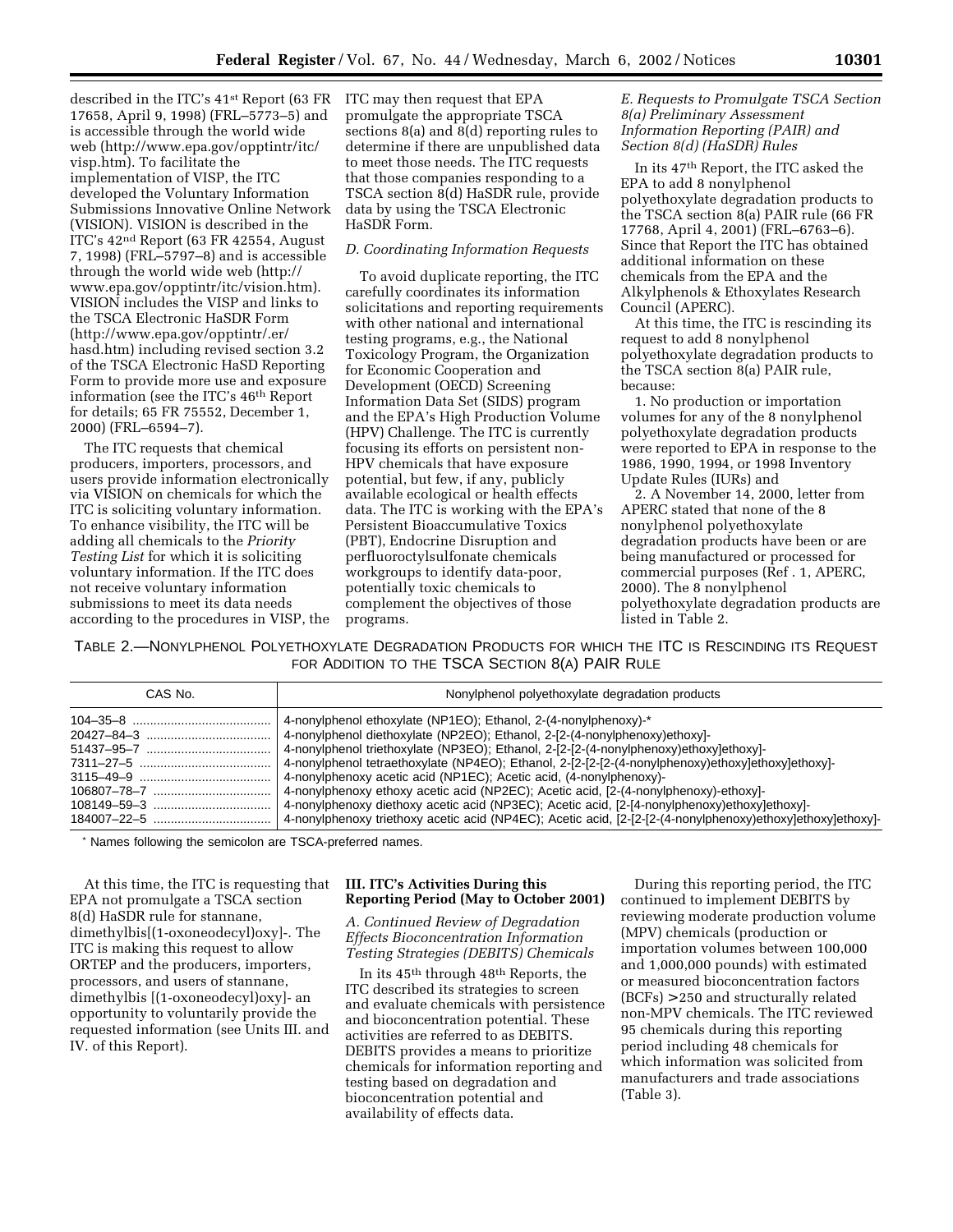$\equiv$ 

▀

# TABLE 3.—DEBITS CHEMICALS FOR WHICH INFORMATION WAS SOLICITED FROM MANUFACTURERS AND TRADE ASSOCIATIONS DURING THIS REPORTING PERIOD

| CAS No.     | Chemical name                                                                                                        | Structural class                                                           |
|-------------|----------------------------------------------------------------------------------------------------------------------|----------------------------------------------------------------------------|
| 61260-55-7  | 1,2-Bis((2,2,6,6-tetramethyl-piperidin-4-                                                                            | 2,2,6,6-Tetramethylpiperidines                                             |
|             | yl)aminoethyl)ethane.<br>Decanedioic acid, methyl 1,2,2,6,6-pentamethyl-4-                                           | 2,2,6,6-Tetramethylpiperidines                                             |
| 110843-97-5 | piperidinyl ester.<br>1,5-Dioxaspiro[5.5]undecane-3,3-dicarboxylic<br>acid,                                          | 2,2,6,6-Tetramethylpiperidines                                             |
|             | bis(2,2,6,6-tetramethyl-4-piperidinyl) ester.<br>6-(Dimethylamino)-3,3-bis(4-(dimethylamino)phenyl)-                 | 3,3-Diphenylisobenzofuranones                                              |
|             | 1(3H)- isobenzofuranone.                                                                                             |                                                                            |
|             | 6-(Dimethylamino)-3-(4-(dimethylamino)phenyl)-<br>1(3H)-Isobenzofuranone,<br>$3-(2,4-$<br>bis(dimethylamino)phenyl-. | 3,3-Diphenylisobenzofuranones                                              |
| 15715-19-2  | Quino [2,3-b] acridine-7,14-dione, 4,11-dichloro-<br>5,6,12,13-tetrahydro-.                                          | 6,13-Dihydroquinacridones                                                  |
| 51085-07-5  | Quino[2,3-b]acridine-7,14-dione,<br>2,9-dichloro-<br>5,6,12,13-tetrahydro-.                                          | 6,13-Dihydroquinacridones                                                  |
|             | Anthra[2,1,9-def:6,5,10-d'e'f']diisoquinoline-                                                                       | Anthra[2,1,9-def:6,5,10-d'e'f']diisoquinoline-1,3,8,10                     |
|             | 1,3,8,10(2H,9H)-tetrone.<br>Anthra[2,1,9-def:6,5,10-d'e'f']diisoquinoline-                                           | (2H,9H)-tetrones<br>Anthra[2,1,9-def:6,5,10-d'e'f']diisoquinoline-1,3,8,10 |
|             | 1,3,8,10(2H,9H)-tetrone, 2,9-dimethyl-.<br>Anthra[2,1,9-def:6,5,10-d'e'f']diisoquinoline-                            | (2H,9H)-tetrones<br>Anthra[2,1,9-def:6,5,10-d'e'f']diisoquinoline-1,3,8,10 |
|             | 1,3,8,10(2H,9H)-tetrone, 2,9-bis(4-methoxyphenyl)-.                                                                  | (2H,9H)-tetrones                                                           |
|             | Thiocyanic<br>(1,3,8,10-tetrahydro-1,3,8,10-<br>acid,                                                                | Anthra[2,1,9-def:6,5,10-d'e'f']diisoquinoline-1,3,8,10                     |
|             | $(2,1,9$ -def:6,5,10-<br>tetraoxoanthra<br>d'e'f')diisoquinoline-2,9-diyl)di-3,1-phenylene ester.                    | (2H,9H)-tetrones                                                           |
|             | 4,4'-[1,4-phenylenebis(1-<br>Benzenamine,                                                                            | Bis[(4-aminophenyl)methyl]benzenes                                         |
|             | methylethylidene)]bis-.                                                                                              |                                                                            |
|             | 2,4-Bis[(4-aminophenyl)methyl]benzenamine                                                                            | Bis[(4-aminophenyl)methyl]benzenes                                         |
|             | Benzo[b]thiophen-3(2H)-one, 6-chloro-2-(6-chloro-4-                                                                  | Bisindolones and Bisbenzothiophenones                                      |
|             | methyl-3-oxobenzo[b]thien-2(3H)-ylidene)-4-<br>methyl-.                                                              |                                                                            |
|             | 3H-Indol-3-one,<br>5,7-dibromo-2-(5-bromo-7-chloro-                                                                  | Bisindolones and Bisbenzothiophenones                                      |
|             | 1,3-dihydro-3-oxo-2H-indol-2-ylidene)-1,2-dihydro-.                                                                  |                                                                            |
|             |                                                                                                                      | Halo nitrobenzenes (chloronitrobenzenes)                                   |
| 29091-09-6  |                                                                                                                      | Halo nitrobenzenes (chloronitrobenzenes)                                   |
|             | Benzene, 1-chloro-2-nitro-4-(trifluoromethyl)-                                                                       | Halo nitrobenzenes (trihalomethylnitrobenzenes)                            |
|             |                                                                                                                      | Halo nitrobenzenes (trihalomethylnitrobenzenes)                            |
|             |                                                                                                                      | Halogenated cyclohexanes                                                   |
| 30554–72–4  |                                                                                                                      | Halogenated cyclohexanes                                                   |
|             |                                                                                                                      | Halogenated cyclohexanes                                                   |
| 68258-91-3  |                                                                                                                      | Halogenated cyclopentanes<br>Halogenated cyclopentanes                     |
|             | s-Triazine, hexahydro-1,3,5-triphenyl-                                                                               | Hexahydrotriazines                                                         |
|             | 1,3,5-Tricyclohexylhexahydro-s-triazine                                                                              | Hexahydrotriazines                                                         |
|             | 1,3,5-Triazine, hexahydro-1,3,5-tris(2-methylphenyl)-,                                                               | Hexahydrotriazines                                                         |
|             | trihydrochloride.                                                                                                    |                                                                            |
|             | 2-tert-Butylamino-4-chloro-6-ethylamino-s-triazine                                                                   | N-(1,1-Dimethylethyl)-N'-ethyl-1,3,5-triazine-2,4-<br>diamines             |
|             | N-(1,1-dimethylethyl)-N'-ethyl-6-methoxy-1,3,5-tri-<br>azine-2,4-diamine.                                            | N-(1,1-Dimethylethyl)-N'-ethyl-1,3,5-triazine-2,4-<br>diamines             |
|             | 12H-Phthaloperin-12-one, 8,9,10,11-tetrachloro-                                                                      | Phthaloperinone Type Compounds                                             |
|             | 7H-Benzimidazo[2,1-a]benz[de]isoquinolin-7-one,<br>9(or 10)-methoxy-.                                                | Phthaloperinone Type Compounds                                             |
|             |                                                                                                                      | Quinacridones                                                              |
|             | 5,12-Dihydroquino[2,3-b]acridine-7,14-dione                                                                          | Quinacridones                                                              |
|             | Quino [2,3-b] acridine-7,14-dione, 4,11-dichloro-5,12-                                                               | Quinacridones                                                              |
|             | dihydro-.                                                                                                            |                                                                            |
|             | Quino[2,3-b]acridine-7,14-dione,<br>2,9-dichloro-5,12-<br>dihydro-.                                                  | Quinacridones                                                              |
|             | Benzene, 1,4-bis(trichloromethyl) -                                                                                  | Simple polyhalomethylbenzenes                                              |
|             | Benzene, 1,2-dichloro-4-(trifluoromethyl)-                                                                           | Simple polyhalomethylbenzenes                                              |
|             |                                                                                                                      | Simple polyhalomethylbenzenes<br>Simple polyhalomethylbenzenes             |
|             | Benzene, 1-(2,2,2-trichloroethyl)-3-(trifluoromethyl)                                                                | Simple polyhalomethylbenzenes                                              |
|             | 2-Chloro-1-fluoro-4-(trifluoromethyl)benzene                                                                         | Simple polyhalomethylbenzenes                                              |
|             | Benzenemethanol, 4-(dimethylamino)- alpha,alpha-                                                                     | Tris(aminoaryl)methanes                                                    |
|             | bis[4-(dimethylamino)phenyl]-.                                                                                       |                                                                            |
|             | Benzenamine, 4,4',4"-methylidynetris [N,N-dimethyl-                                                                  | Tris(aminoaryl)methanes                                                    |
|             | Methylium, tris[4-(dimethylamino)phenyl]-, salt with 3-                                                              | Tris(aminoaryl)methanes                                                    |
|             | [[4-(phenylamino)phenyl]azo]benzenesulfonic acid<br>$(1:1)$ .                                                        |                                                                            |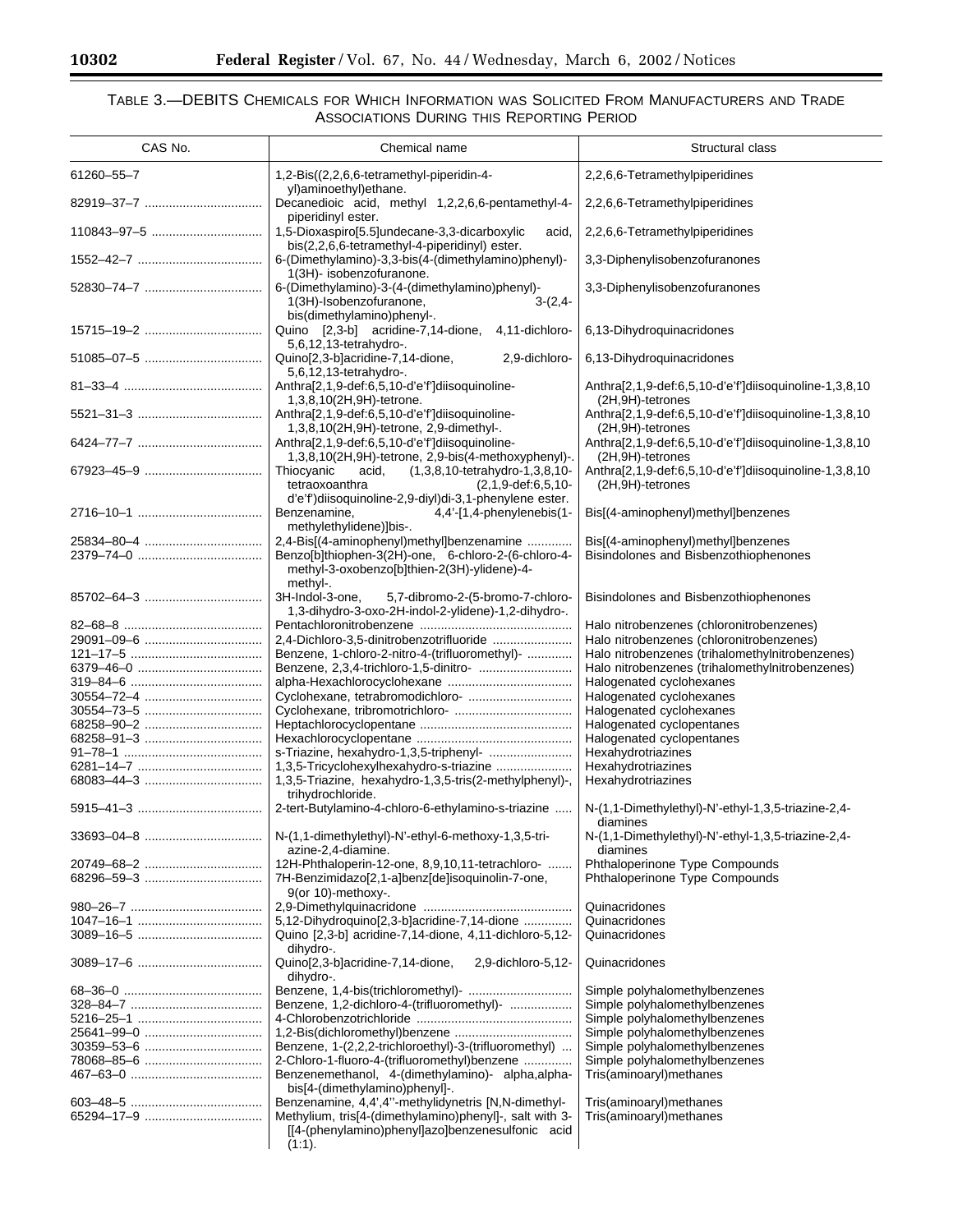TABLE 3.—DEBITS CHEMICALS FOR WHICH INFORMATION WAS SOLICITED FROM MANUFACTURERS AND TRADE ASSOCIATIONS DURING THIS REPORTING PERIOD—Continued

| CAS No. | Chemical name                                                                                      | Structural class        |
|---------|----------------------------------------------------------------------------------------------------|-------------------------|
|         | Benzenesulfonic<br>$2$ -[bis[4-[ethyl[(3- $ $<br>acid.<br>sulfophenyl)methyl]amino]phenyl]methyl]. | Tris(aminoaryl)methanes |
|         | Methylium, bis-[4-(dimethylamino) phenyl][4-[(2-hy-  <br>droxyethyl)amino] phenyl]-.               | Tris(aminoaryl)methanes |
|         | Sclareol<br>Stannane, dimethylbis[(1-oxoneodecyl)oxy]-                                             |                         |

The ITC reviewed information on the chemicals in Table 3 from the Color Pigments Manufacturers Association (CPMA) and the Ecological and Toxicological Association of Dyes and Organic Pigments Manufacturers (ETAD) and the companies that were previously or are currently manufacturing these chemicals. The ITC learned that many low production volume (LPV) chemicals (production/ importation volumes between 10,000 and 100,000 pounds) were no longer produced or imported. Some of the chemicals are still produced but only used as chemical intermediates. Because of limited production or use, the ITC is not requesting additional information

for 46 of these 48 chemicals, at this time.

However, the ITC is continuing to review information for 2 of these 48 chemicals, 2,9-dimethylquinacridone or quino[2,3-b]acridine-7,14-dione, 5,12 dihydro-2,9-dimethyl- (CAS No. 980– 26–7) and stannane, dimethylbis[(1 oxoneodecyl)oxy]- (CAS No. 68928–76– 7) (Table 3). The ITC requested additional information on 2,9 dimethylquinacridone from CPMA and ETAD and is adding stannane, dimethylbis[(1-oxoneodecyl)oxy]- to the *Priority Testing List* (see Unit IV. of this Report).

The ITC reviewed 47 other chemicals satisfying the DEBITS criteria listed in

the 45th ITC Report published in the **Federal Register** of December 1, 2000 (65 FR 75544) (FRL–6399–5). It was determined that there is a substantial amount of health and ecological effects data available for 6 chemicals (Table 4). There is testing being planned under EPA's HPV Challenge or the OECD SIDS program for 5 chemicals (Table 5). There was no production or importation volumes reported to EPA in response to the 1998 IUR for 36 chemicals with bioconcentration potential (Table 6). The ITC is not requesting additional information on these 47 chemicals, at this time.

#### TABLE 4.—DEBITS CHEMICALS WITH SUBSTANTIAL EFFECTS DATA

| CAS No. | Chemical name                                                                                                                              | Structural class                                             |
|---------|--------------------------------------------------------------------------------------------------------------------------------------------|--------------------------------------------------------------|
|         | Benzenamine, 4,4'-methylenebis [2-chloro-<br>Copper, [dihydrogen phthalocyaninedisulfonato(2-)]-, Copper phthalocyanines<br>disodium salt. | Bis(3-chloro-4-aminophenyl)s<br>Bis(3-chloro-4-aminophenyl)s |
|         | 5-Chloro-2-(2,4-dichlorophenoxy)phenol (Triclosan)<br>Pvrene                                                                               | Copper phthalocyanines                                       |

# TABLE 5.—DEBITS CHEMICALS IN THE EPA'S HPV CHALLENGE OR THE (OECD) (SIDS) PROGRAM

| CAS No. | Chemical name                                                                                                                                                                           | Structural class                                                                                                             |
|---------|-----------------------------------------------------------------------------------------------------------------------------------------------------------------------------------------|------------------------------------------------------------------------------------------------------------------------------|
|         | Oxirane, 2, 2", 2"' - [1, 2-ethanediylidenetetrakis<br>$(4,1 -$<br>phenyleneoxymethylene)]tetrakis-.                                                                                    | Glycidyl ethers                                                                                                              |
|         | N-<br>Acetamide.<br>$[(3.beta., 4.beta., 5.alpha., 16.alpha., 20S)-16]$<br>(acetyloxy)-3-(dimethylamino)-4-(hydroxymethyl)-<br>4,14-dimethyl-9,19-cylcopregn-6-en-20-yl]-N-<br>methyl-. | Spirolisobenzofuran-1(3H), 9'-[9H] xanthen]-3-ones                                                                           |
|         | 1-[(2,4-Dinitrophenyl)azo]-2-naphthalenol                                                                                                                                               | 1,2-Dicarboxy-3,4,5,6-tetrahalobenzenes<br>1,2-Dicarboxy-3,4,5,6-tetrahalobenzenes<br>1-[(Dinitrophenyl)azo]-2-naphthalenols |

# TABLE 6.—DEBITS CHEMICALS WITH BIOCONCENTRATION POTENTIAL, BUT NO PRODUCTION OR IMPORTATION VOLUMES REPORTED TO EPA IN RESPONSE TO THE 1998 IUR

| CAS No. | Chemical name                                                                                                                               | Structural class                                                                                                                              |
|---------|---------------------------------------------------------------------------------------------------------------------------------------------|-----------------------------------------------------------------------------------------------------------------------------------------------|
|         | 2-Propanone, 1-phenyl-3- 3-[trifluoromethyl)phenyl] -<br>Benzenebutanenitrile, $\qquad$ .beta.-oxo-.alpha.-phenyl-3-<br>(trifluoromethyl)-. | 1,2-Dicarboxy-3,4,5,6 tetrahalobenzenes<br>1-Phenyl-3-(trifluoromethyl)phenyl-2-propanones<br>1-Phenyl-3-(trifluoromethyl)phenyl-2-propanones |
|         |                                                                                                                                             |                                                                                                                                               |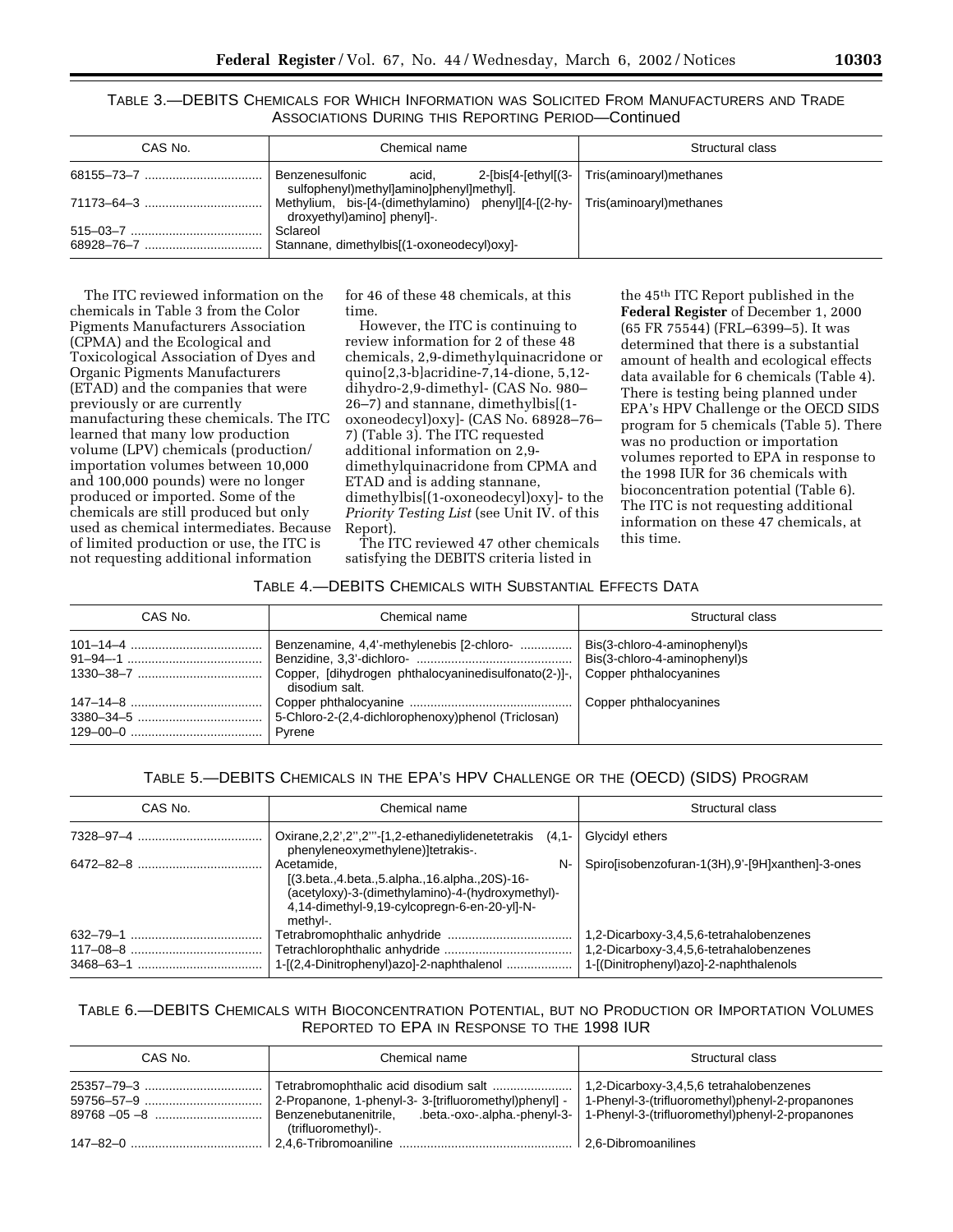$\equiv$ 

# TABLE 6.—DEBITS CHEMICALS WITH BIOCONCENTRATION POTENTIAL, BUT NO PRODUCTION OR IMPORTATION VOLUMES REPORTED TO EPA IN RESPONSE TO THE 1998 IUR—Continued

| CAS No.     | Chemical name                                                                                                                                                                      | Structural class                                  |
|-------------|------------------------------------------------------------------------------------------------------------------------------------------------------------------------------------|---------------------------------------------------|
|             | 2-Butenediamide,<br>$N, N'$ -bis $(2, 4, 6$ -tribromophenyl)-,                                                                                                                     | 2,6-Dibromoanilines                               |
|             | (E)-.<br>Phenothiazin-5-ium, 3,7-bis(dimethylamino)-, chlo-<br>ride, compd. with zinc chloride (ZnCl2).                                                                            | 3,7-Bis(dimethylamino)pheno(thia or oxa)zin-5-ium |
|             |                                                                                                                                                                                    | 4,4'-Substituted benzophenones                    |
|             | 1,4-Diamino-2,3-dichloro-9,10-anthracenedione                                                                                                                                      | Diaminoanthraquinones                             |
|             | 1-Amino-2,4-dibromo-9,10-anthracenedione                                                                                                                                           | Diaminoanthraquinones                             |
|             | Benzenesulfonic acid, 2,2'-[(9,10-dihydro-9-10-dioxo-<br>1,4-anthracenediyl)diimino]bis(5-methyl-.                                                                                 | Diaminoanthraquinones                             |
|             | 2-Anthracenesulfonic acid, 1-amino-9,10-dihydro-<br>9,10-dioxo-4-[(2,4,6-trimethylphenyl)amino]-,<br>monosodium salt.                                                              | Diaminoanthraquinones                             |
|             | Benzenesulfonic<br>acid,<br>2-[[9,10-dihydro-4-[(4-<br>methylphenyl)amino]-9,10-dioxo-1-anthracenyl]<br>amino]-5-methyl-, monoammonium salt.                                       | Diaminoanthraquinones                             |
|             | 2-Anthracenesulfonic<br>1-amino-4-[[4-[[(4-<br>acid,<br>methylphenyl)sulfonyl]oxy]phenyl]amino]-<br>$9,10-$<br>dihydro-9,10-dioxo.                                                 | Diaminoanthraquinones                             |
|             | 1,1,3-tris[p-(2,3-epoxypropoxy)phenyl]propane                                                                                                                                      | Glycidyl ethers                                   |
|             | 2,2'-[[[2-(Oxiranylmethoxy) phenyl] methylene] bis<br>(4,1-phenyleneoxymethylene)] bis-.                                                                                           | Glycidyl ethers                                   |
|             | $2H-2$ ,<br>4a-Methanonaphthalene,<br>8,8a-<br>epoxyoctahydro- 1,1,5,5-tetramethyl-, (2S, 4aR,<br>$8R, 8aS) - (-) -$                                                               | Glycidyl ethers                                   |
| 103490-06-8 | Oxiranemethanamine,<br>$N, N'$ -[1,4-phenylenebis[(1-<br>methylethylidene)-4,1-phenylene]]bis[N-<br>(oxiranylmethyl)-.                                                             | Glycidyl ethers                                   |
|             | Benzenesulfonic acid, ((1-amino-9,10-dihydro-4-hy-<br>droxy-9,10-dioxo-2-anthracenyl)oxy)<br>$(1,1 -$<br>dimethylpropyl).                                                          | Hydroxyamino anthraquinones                       |
|             | 3,6,9,12,15,18,21,24,27-Nonaoxanonacosan-1-ol, 29-<br>(nonylphenoxy)-.                                                                                                             | Polyethoxylated nonylphenols                      |
|             | 3,6,9,12,15,18,21,24-Octaoxahexacosan-1-ol,<br>$26 -$<br>(nonylphenoxy)-, dihydrogen phosphate.                                                                                    | Polyethoxylated nonylphenols                      |
|             |                                                                                                                                                                                    | Spiro[isobenzofuran-1(3H),9'-[9H]xanthen]-3-ones  |
|             | 2',4',5',7'-Tetrabromo-3',6'-<br>dihydroxyspiro[isobenzofuran-1(3H),9'-                                                                                                            | Spiro[isobenzofuran-1(3H),9'-[9H]xanthen]-3-ones  |
|             | [9H]xanthen]-3-one, disodium salt.                                                                                                                                                 |                                                   |
|             | Spiro [isobenzofuran-1(3H),9'-[9H] xanthen]-3-one,<br>2'-amino-6'-(diethylamino)-.                                                                                                 | Spiro[isobenzofuran-1(3H),9'-[9H]xanthen]-3-ones  |
|             | Furo[3,4-b]pyridin-7(5H)-one,<br>5-[4-(diethylamino)-2-<br>ethoxyphenyl]-5-(1-ethyl-2-methyl-1H-indol-3-yl)-.                                                                      | Spiro[isobenzofuran-1(3H),9'-[9H]xanthen]-3-ones  |
|             | Butyranilide, 2, 2, 3, 3, 4, 4, 4-heptafluoro-2'hydroxy-4'-<br>nitro-                                                                                                              |                                                   |
|             | 1-Naphthalenesulfonic acid, 6-diazo-5,6-dihydro-5-<br>oxo-, 4-benzoyl-1,2,3-benzenetriyl ester                                                                                     |                                                   |
|             | Phenol, 4,4'-sulfonylbis [2,6-dibromo-                                                                                                                                             |                                                   |
|             | 2-Butanone,<br>1-chloro-1-(4-chlorophenoxy)-3,3-<br>dimethyl-                                                                                                                      |                                                   |
|             | 2,2-Dichloro-N-2-propenyl-N-[3-<br>(trifluoromethyl)phenyl]acetamide                                                                                                               |                                                   |
|             | 1,8-bis(2,4-dinitrophenoxy)-<br>9,10-Anthracenedione,<br>4.5-dinitro-                                                                                                              |                                                   |
|             | 1(2H)-Quinolinepropanamide, 6-(2,2-dicyanoethenyl)-<br>3,4-dihydro-2,2,4,7-tetramethyl-N-phenyl-                                                                                   |                                                   |
|             | $\alpha, \alpha, \alpha$ -Trifluoro-3'-isopropoxy-o-toluanalide                                                                                                                    |                                                   |
|             | 2,7-Naphthalenedisulfonic acid, 4-amino-3-[[4'-[(2,4-<br>dihydroxyphenyl)azo]-3,3'-dimethyl[1,1'-biphenyl]-<br>4-yi]azo]-5-hydroxy-6-[(4-sulfophenyl)azo]-,<br>tri-<br>sodium salt |                                                   |
| 72850-64-7  | 5-Thiazolecarboxylic<br>2-chloro-4-<br>acid,<br>(trifluoromethyl)-, phenylmethyl ester                                                                                             |                                                   |
|             | 11H-Benzo[a]carbazole-3-carboxamide, 2-hydroxy-N-<br>(4-methoxy-2-methylphenyl)-, monosodium salt                                                                                  |                                                   |
|             | 3,5-Pyridinedicarbothioic acid, 2-(difluoromethyl)-4-<br>(2-methylpropyl)-6-(trifluoromethyl)-, S,S-dimethyl<br>ester                                                              |                                                   |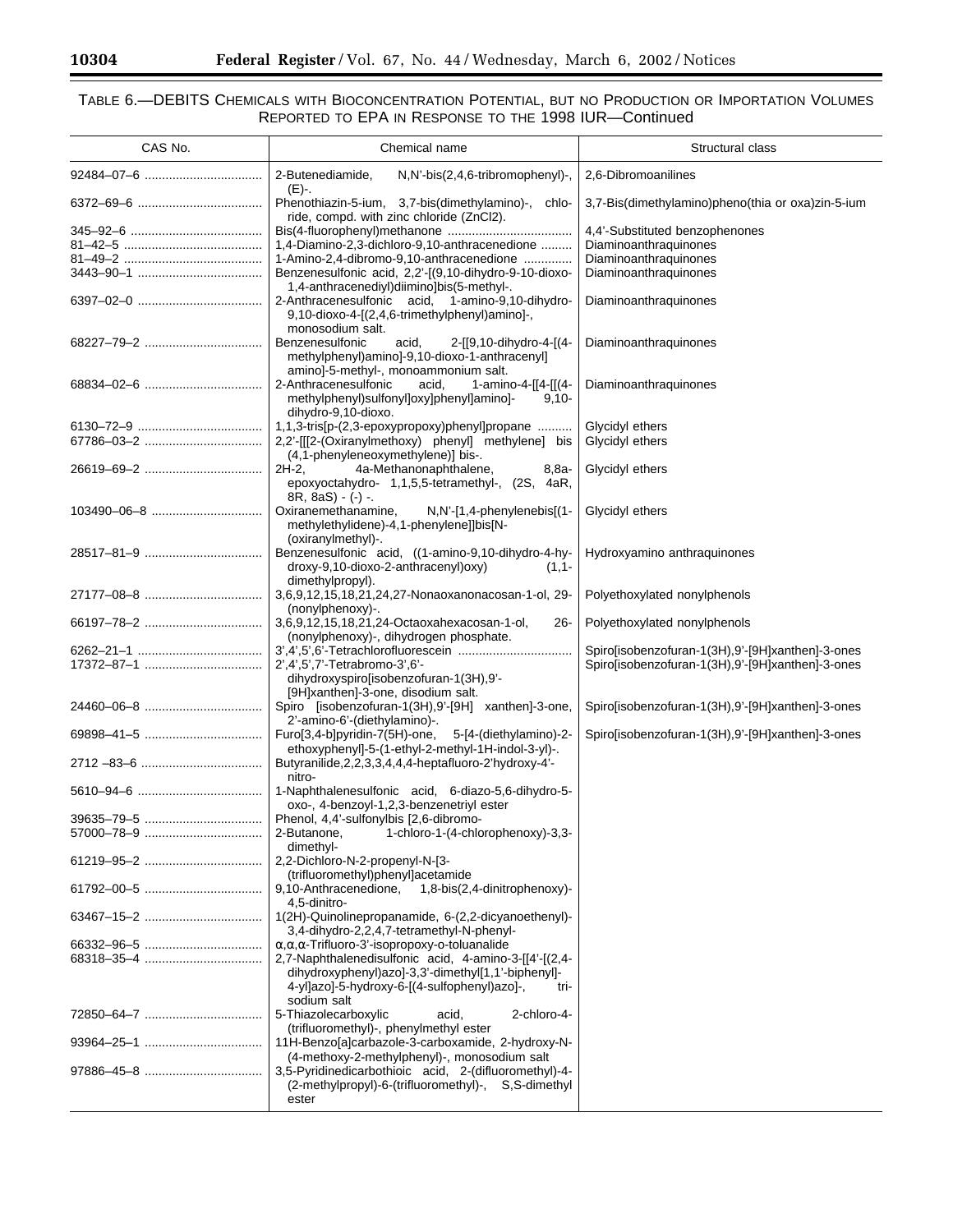# *B. Information Solicitations: Perfluorinated Alcohols, Esters, Iodides, Acids, and Salts*

On May 25, 2000, the ITC delivered its 46th Report to the EPA Administrator and solicited use, exposure, environmental fate, health effects, and ecological effects information on 50 perfluorinated chemicals (65 FR 75552, December 1, 2000) (FRL–6594–7) that were identified during the implementation of DEBITS. Since then the EPA has convened several public meetings to discuss chemicals containing perfluorooctyl sulfonates (PFOS) and proposed a significant new

use rule (SNUR) under TSCA section 5(a)(2) for 90 chemical substances, including: Perfluorooctanesulfonic acid (PFOSA) and certain of its salts (PFOSS), perfluorooctanesulfonyl fluoride (PFOSF), certain higher and lower homologues of PFOSA and PFOSF, and certain other chemical substances, including polymers, that contain PFOSA and its homologues as substructures (65 FR 62319, October 18, 2000) (FRL–6745–5). All of these chemical substances were referred to collectively as PFOS in this proposed rule.

The EPA and other U.S. Government organizations represented on the ITC are

continuing to evaluate perfluorinated chemicals. Consequently, the ITC in cooperation with the EPA identified 17 additional perfluorinated chemicals, not named in the ITC's 46th Report, the EPA's SNUR or the EPA's HPV Challenge, that are possible replacements for some uses of PFOScontaining chemicals. These 17 perfluorinated chemicals had production volumes greater than 10,000 pounds, but less than 1 million pounds (based on 1998 IUR, non-CBI data). The 17 additional perfluorinated chemicals are listed in Tables 7–10.

# TABLE 7.—PERFLUOROALKYL ALCOHOLS

| CAS No.                      | Chemical name                                                                                                                                                                                                                                                                                                               |
|------------------------------|-----------------------------------------------------------------------------------------------------------------------------------------------------------------------------------------------------------------------------------------------------------------------------------------------------------------------------|
| 865-86-1<br>$60699 - 51 - 6$ | 1-Dodecanol, 3,3,4,4,5,5,6,6,7,7,8,8,9,9,10,10,11,11,12,12,12-heneicosafluoro-<br>1-Hexadecanol, 3,3,4,4,5,5,6,6,7,7,8,8,9,9,10,10,11,11,12,12,13,13,14,14,15,15,16,16,16-nonacosafluoro-<br>3,3,4,4,5,5,6,6,7,7,8,8,9,9,10,10,11,11,12,12,13,13,14,14,15,15,16,16,17,17,18,18,18-<br>1-Octadecanol.<br>tritriacontafluoro- |

# TABLE 8.—PERFLUOROALKYL ESTERS

| CAS No. | Chemical name                                                                                                                                |
|---------|----------------------------------------------------------------------------------------------------------------------------------------------|
|         | 2-Propenoic acid, 3,3,4,4,5,5,6,6,7,7,8,8,9,9,10,10,11,11,12,12,12-heneicosafluorododecyl ester                                              |
|         | 2-Propenoic acid, 3,3,4,4,5,5,6,6,7,7,8,8,9,9,10,10,10-heptadecafluorodecyl ester                                                            |
|         | nonacosafluorohexadecyl ester                                                                                                                |
|         | 2-Propenoic acid, 3,3,4,4,5,5,6,6,7,7,8,8,9,9,10,10,11,11,12,12,13,13,14,14,14-pentacosafluorotetradecyl<br>ester                            |
|         | 2-Propenoic acid, 3,3,4,4,5,5,6,6,7,7,8,8,9,9,10,10,11,11,12,12,13,13,14,14,15,15,16,16,17,17,18,18,18-<br>tritriacontafluorooctadecyl ester |

# TABLE 9.—PERFLUOROALKYL IODIDES

| CAS No. | Chemical name                                                                                                                             |
|---------|-------------------------------------------------------------------------------------------------------------------------------------------|
|         | Dodecane, 1,1,1,2,2,3,3,4,4,5,5,6,6,7,7,8,8,9,9,10,10-heneicosafluoro-12-iodo-                                                            |
|         | Octane, 1,1,1,2,2,3,3,4,4,5,5,6,6-tridecafluoro-8-iodo-                                                                                   |
|         | Tetradecane, 1,1,1,2,2,3,3,4,4,5,5,6,6,7,7,8,8,9,9,10,10,11,11,12,12-pentacosafluoro-14-iodo-                                             |
|         | Eicosane. 1.1.1.2.2.3.3.4.4.5.5.6.6.7.7.8.8.9.9.10.10.11.11.12.12.13.13.14.14.15.15.16.16.16.17.17.18.18<br>heptatriacontafluoro-20-iodo- |
|         | Octadecane, 1,1,1,2,2,3,3,4,4,5,5,6,6,7,7,8,8,9,9,10,10,11,11,12,12,13,13,14,14,15,15,16,16-<br>tritriacontafluoro-18-iodo-               |
|         | Hexadecane, 1,1,1,2,2,3,3,4,4,5,5,6,6,7,7,8,8,9,9,10,10,11,11,12,12,13,13,14,14-nonacosafluoro-16-iodo-                                   |

# TABLE 10.—PERFLUOROALKYL ACIDS AND SALTS

| CAS No.        | Chemical name                                                                                      |
|----------------|----------------------------------------------------------------------------------------------------|
| $335 - 67 - 1$ | Octanoic acid, pentadecafluoro                                                                     |
|                | Butanedioic acid, sulfo-, 1,4-bis(3,3,4,4,5,5,6,6,7,7,8,8,8,-tridecafluorooctyl)ester, sodium salt |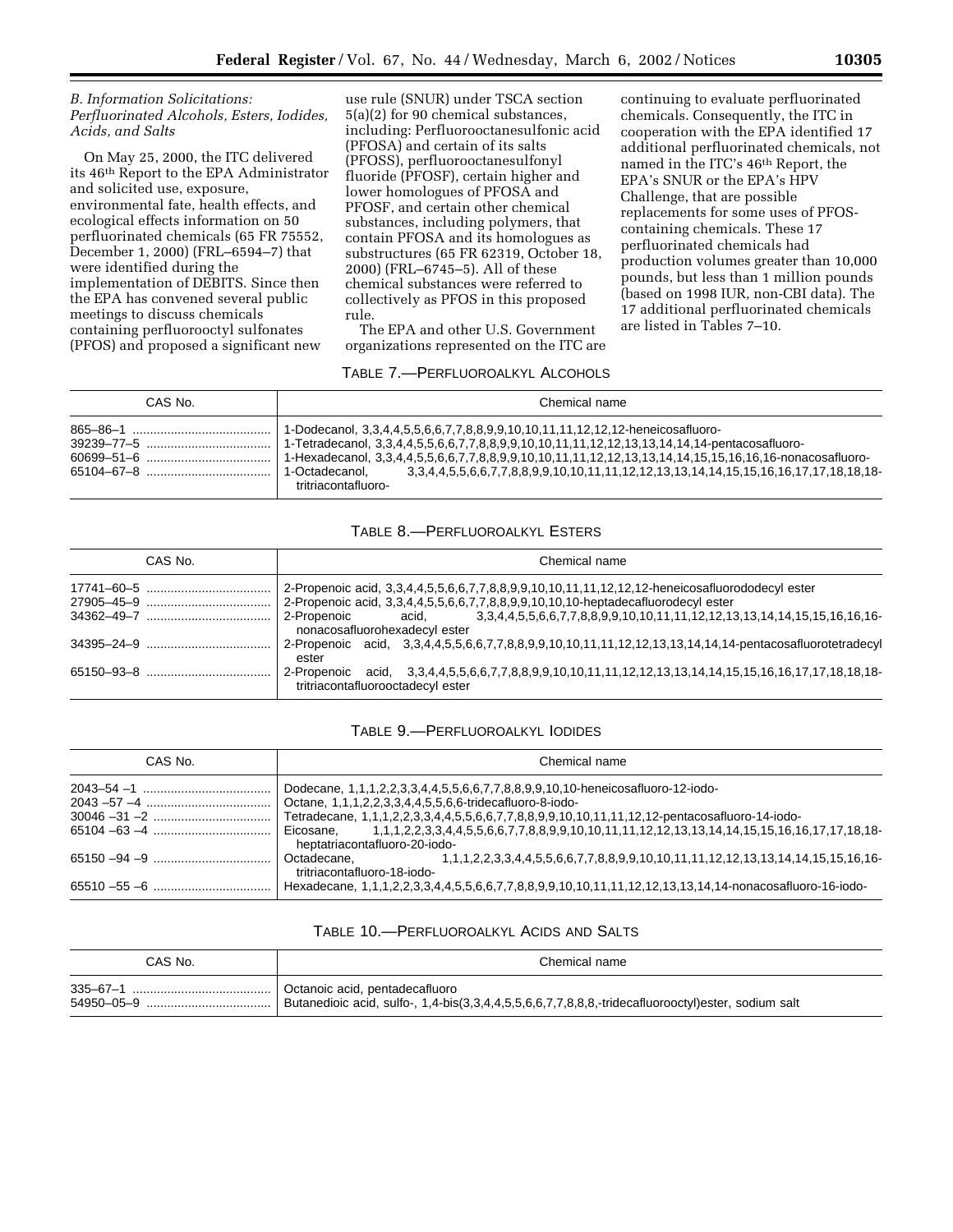The ITC needs use, exposure, health effects, ecological effects, and bioconcentration information for the 17 perfluorinated chemicals in Tables 7–10 to address the data needs of U.S. Government member organizations.

# **IV. Revisions to the TSCA Section 4(e) Priority Testing List**

# *A. Chemicals Added to the Priority Testing List: Stannane, dimethylbis[(1 oxoneodecyl)oxy]-*

1. *Recommendation*. Stannane, dimethylbis[(1-oxoneodecyl)oxy]- (CAS No. 68928–76–7) is being recommended to obtain data on use, exposure, environmental fate, health effects, and ecological effects data.

2. *Rationale for recommendation*. Stannane, dimethylbis[(1 oxoneodecyl)oxy]- is a MPV chemical that is predicted to persist and bioconcentrate; the estimated BCF is 8,600. The 1998 IUR indicates that 100,000 to 1,000,000 pounds of stannane, dimethylbis [(1 oxoneodecyl)oxy]- were produced or imported in the United States but the ITC has no use and exposure information. A recent TSCA section 8(e) submission reported a rat oral  $LD_{50}$  of 894 milligram/kilogram (mg/kg) body weight (Ref. 2, Crompton Corporation, 2001). Signs of toxicity, including neurotoxic effects, were observed in this rat oral gavage study. The ITC has no other effects data and no environmental fate data, including no data on hydrolysis rates or products.

3. *Supporting information*. Organotin compounds as a broad class have an abundance of health and ecological effects data. Though the types of effects vary among different organotins, immunotoxicity, neurotoxicity and developmental and reproductive effects have been observed in mammalian studies. The ITC is aware that the Organotin Environmental Program

(ORTEP) has proposed to conduct tests on several organotin compounds under the EPA's HPV Challenge. However, stannane, dimethylbis[(1 oxoneodecyl)oxy]-, a MPV chemical was not included in that program. As noted above, stannane, dimethylbis[(1 oxoneodecyl) $\alpha$ y]- has a rat oral  $LD_{50}$  of 894 mg/kg body weight. To establish the oral LD<sub>50</sub>, rats received single oral gavage doses of 592; 1,000; or 1,690 mg/ kg Fomrez UL-28 (90.6% dimethylbis[(1-oxoneodecyl)oxy] stannane). One of 10, 6/10, and 10/10 rats died at 592; 1,000; and 1,690 mg/ kg, respectively. Most of the animals exhibited hypoactivity, and abnormal excreta, along with impaired muscle coordination, tremors, and/or hypothermia in 17, 16, and 9 animals, respectively. Five of the 9 surviving animals at 592 mg/kg appeared normal by day 12, while the remaining 4 animals exhibited hair loss, hypoactivity, impaired muscle coordination, partial eye closing, hypothermia, hyper-reactivity to touch, and/or dried red material around the nose at study termination. The 4 surviving animals at 1,000 mg/kg exhibited tremors, impaired muscle coordination, hyper-reactivity to touch, and/or distended abdomen until study termination.

4. *Information needs*. The ITC needs use, exposure, ecological effects, and environmental fate data and more health effects data. If the ITC does not receive voluntary information submissions to meet its data needs according to the procedures in VISP, the ITC may then request that EPA promulgate a TSCA section 8(d) HaSDR rule to determine if there are unpublished data to meet those needs.

#### *B. Chemicals Removed From the Priority Testing List: Siloxanes*

To meet the data needs of the U.S. Government organizations represented

on the ITC, 56 siloxanes were recommended for health effects testing in the ITC's 30th Report (57 FR 30608, July 9, 1992) (FRL–4071–4). After this recommendation, the ITC's Siloxanes Subcommittee and the Silicones Environmental Health and Safety Council (SEHSC) established a Dialogue Group to develop health effects data. The health effects data are being developed under an April 9, 1996, Memorandum of Understanding (MOU) between EPA and the Dow Corning Corporation and a Product Stewardship Program between EPA and SEHSC. Since the establishment of this Dialogue Group, numerous activities have occurred resulting in the removal of 51 of the 56 siloxanes on the *Priority Testing List* (see the ITC's 37th, 38th, 39th, 40th, and 41st Reports). During this reporting period, the SEHSC provided the ITC with a list of reports (health effects studies) that have been submitted to EPA since the implementation of the product stewardship program. The list includes reports on the 5 siloxanes being removed from the *Priority Testing List*. The list of reports, EPA's Document Control Number (DCN), and the key findings of these reports are available on the SEHSC's website (http:// www.sehsc.com/). SEHSC will include study summaries of the listed reports on its website by April 2002. Full copies of the listed reports are available from the EPA's Nonconfidential Information Center (NCIC) under docket control number OPTS–42071A. On its website, SEHSC also included a list of the publications that are available in the peer-reviewed literature on the health and safety data that have been developed under the siloxane product stewardship program. As a result of these activities the ITC is removing the 5 siloxanes from the *Priority Testing List* (Table 11).

# TABLE 11.—SILOXANES BEING REMOVED FROM THE PRIORITY TESTING LIST

| CAS No. | Chemical name                                                                                                                             |
|---------|-------------------------------------------------------------------------------------------------------------------------------------------|
|         | Cyclic Siloxanes<br>Octamethylcyclotetrasiloxane $(D_4)$<br>Decamethylcyclopentasiloxane $(D_5)$<br>Dodecamethylcyclohexasiloxane $(D_6)$ |
|         | Linear Siloxanes<br>Hexamethyldisiloxane $(L_2)$                                                                                          |
|         | Polymers<br>Dimethyl silicones and siloxanes                                                                                              |